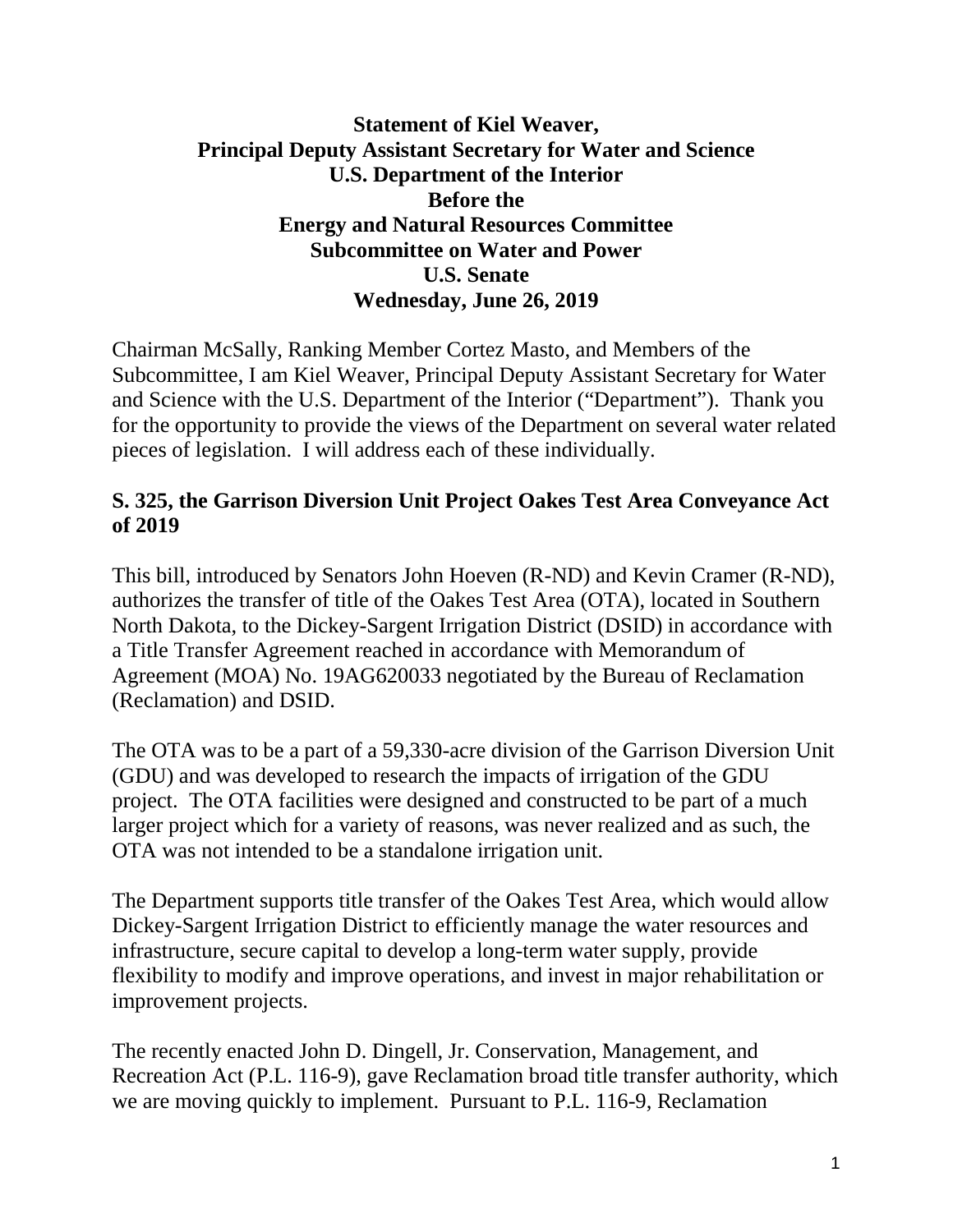released a temporary Directive and Standard (CMP-TRMR -120) last month, which outlines necessary steps for transfer of title. Reclamation is now at work on applying this process with DSID to ascertain whether the OTA transfer can be accomplished under this authority and the associated Reclamation processes.

As the eligibility criteria of the title transfer program are formalized and implemented, Reclamation will continue to work closely with the DSID toward title transfer – either through the broad authority provided by P.L. 116-9, or if needed, under a standalone authority that may be provided by S. 325. We look forward to working with the Committee, the North Dakota Delegation and DSID to ensure that all the needs and interests are addressed so we can move forward with this title transfer in an efficient and expeditious manner.

## **S. 860, the Jackson Gulch Rehabilitation Project Modification Act**

The Jackson Gulch Rehabilitation Project Modification Act, introduced by Senator Cory Gardner (R-CO), amends Section 9105 of the Omnibus Public Land Management Act of 2009 (P.L. 111-11) to allow the Mancos Water Conservancy District (District) the ability to credit their share of engineering work and improvements directly associated with the Jackson Gulch Rehabilitation Project in Colorado as part of the local cost share. The bill also adjusts the District's Project cost repayment period from 15 to not more than 40 years and reduces the authorization for Federal appropriations to cost share this project from \$8,250,000 to not more than \$5,350,000.

Jackson Gulch Reservoir provides water to the town of Mancos, the Mancos Water Conservancy District, and the Mancos Rural Water Company. Since 1963, the District has performed operation and maintenance of the project, which includes the inlet and outlet canal systems and Jackson Gulch Dam and reservoir. The canal systems convey water to and from Jackson Gulch Reservoir, an off-stream storage facility.

Pursuant to Section 9105 of P.L. 111-11, Reclamation is authorized to receive appropriations to pay a specified Federal share of the total cost of carrying out the Jackson Gulch Rehabilitation Project (Project) of up to, but not to exceed \$8,250,000. Under current law, the District is to reimburse the United States the amount equal to 35 percent of the total cost of the Project, or \$2,900,000, whichever is less; under S. 860, this amount can change subject to the amount credited for work the District performed to date. Reclamation and the District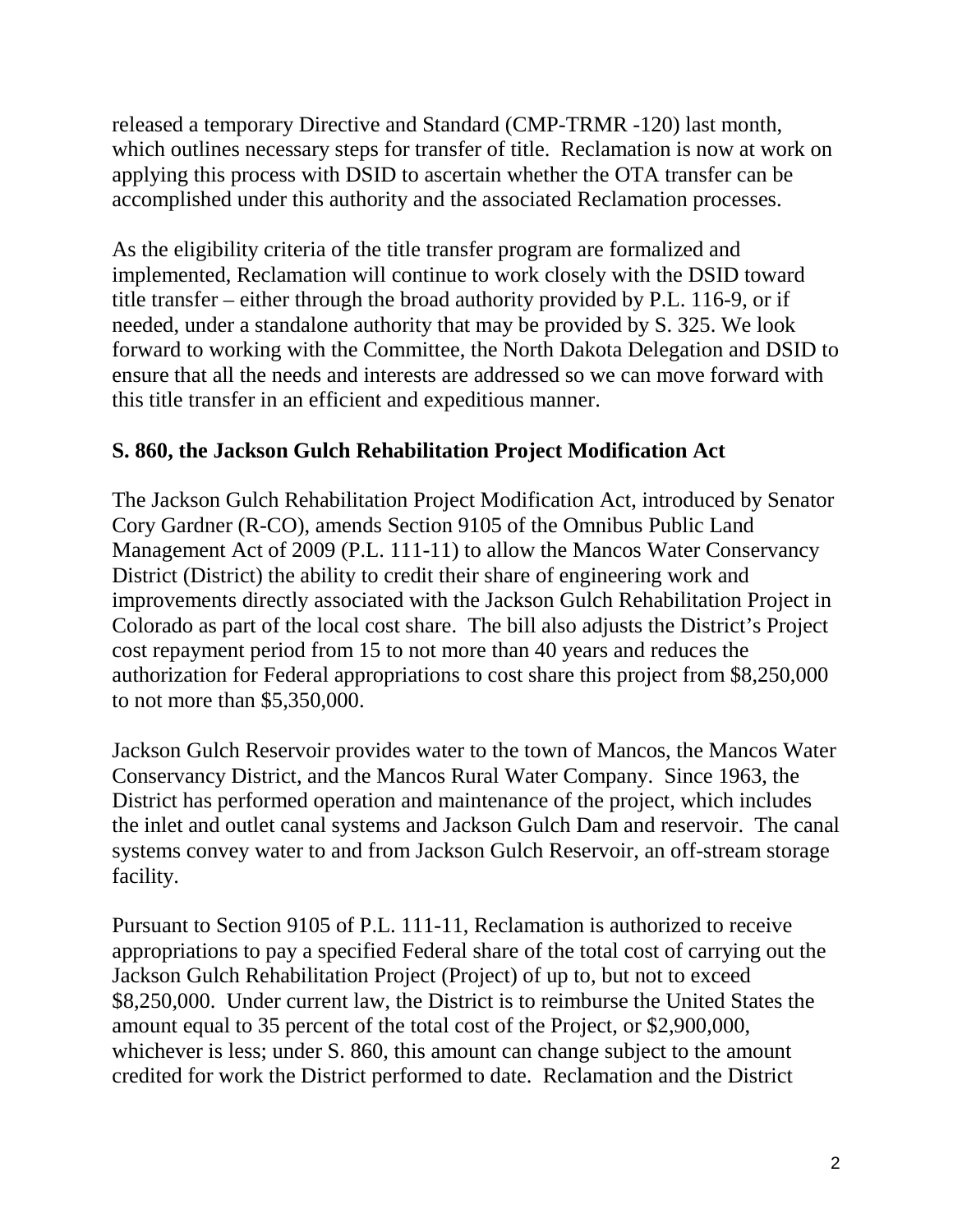entered into a repayment contract in July 2010 to carry out these and other provisions of the Act.

In August 2010, the District received \$1,750,000 in Federal funds through Reclamation; since 2010, Reclamation has received only \$850,000 in additional appropriations for the Project in the Reclamation Fiscal Year 2019 Spend Plan. The District has continued to expend funds on the rehabilitation. Subject to the availability of appropriations, Reclamation supports this proposal which provides additional flexibility to the District to rehabilitate the canal system.

### **S. 990, the Platte River Recovery Implementation Program Extension Act**

The Department's participation, collaboration with the States of Colorado, Wyoming, and Nebraska, in the Platte River Recover Implementation Program (Program) was authorized under Sec. 515 of the Consolidated Natural Resources Act of 2008 (P.L. 110-229.) S.990, sponsored by Senator John Barrasso (R-WY), would reauthorize the Department's continued participation, allowing for an extension of the Program for thirteen years from January 1, 2020 through December 31, 2032.

During the first thirteen years of the Program (referred to as the "First Increment") eight of ten milestones have been achieved, with two remaining. One remaining milestone is the Program's Water Action Plan, which is to provide 50,000 acre-feet of water for shortage reduction to U.S. Fish and Wildlife Service target flows in the central Platte River. The other remaining milestone is the completion of the Nebraska New Depletions Plan, which is a responsibility of the state of Nebraska. The Program has allowed existing water and power related projects with a federal nexus within the Platte River basin, including Reclamation's projects on the North and South Platte Rivers, to continue to operate as they have historically while providing an avenue for new water development projects to be developed in compliance with the Endangered Species Act through more efficient, streamlined consultations. The Program has implemented five Water Action Plan projects which provide approximately 14,000 acre-feet of water on an annual basis and has acquired an interest in approximately 12,600 acres of habitat for threatened and endangered species. In addition, the Program has implemented an Integrated Monitoring and Research Plan and Adaptive Management Plan to monitor target species, Central Platte River habitat conditions, and the effects of Program management actions on the species.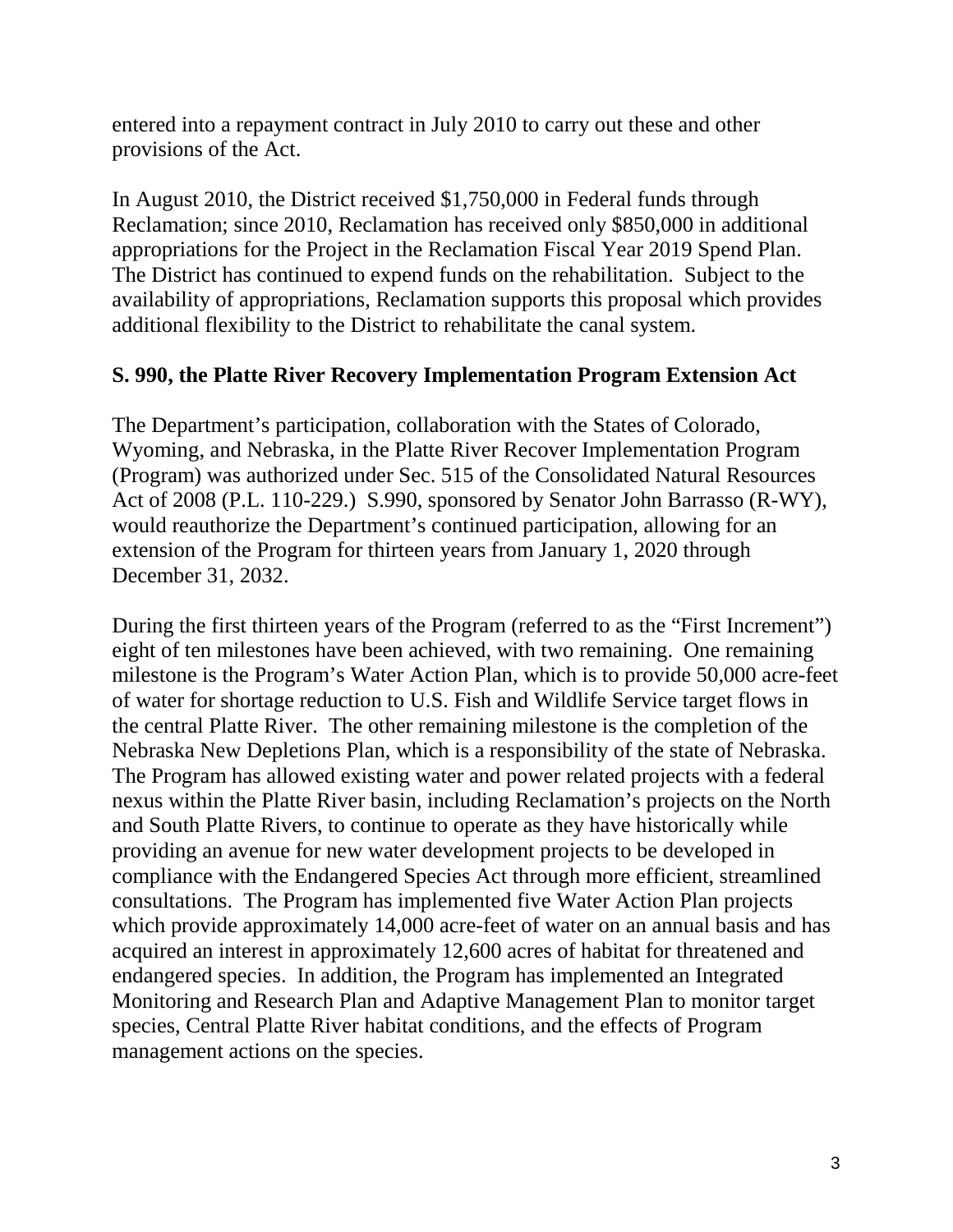The Program has been successful, providing an avenue for different parties and competing interests to find collaborative solutions to improving habitat conditions for the target species while allowing water use and development within the Platte River basin to continue. If the Program is not reauthorized, regulatory certainty for water and power users within the Platte River basin could be lost, which would jeopardize the continued operation of Reclamation projects in the basin and have detrimental effects on the delivery of water and power to Reclamation customers.

The Platte River Recovery Implementation Program is important to providing continued ESA compliance for the operation of Reclamation projects in the Platte River basin. The Department is supportive and urges reauthorization.

## **S. 1305, the St. Mary's Reinvestment Act**

S. 1305, sponsored by Senator John Tester (D-MT) would authorize the Federal Government to provide 75 percent of the Milk River Project's overall operation, maintenance, and replacement ( $OM&R$ ) costs. Section  $2(a)(2)$  details the inclusions and definition of the "Milk River Project", including both reserved and transferred works within the Milk River Project. While both reserved works and transferred works are federally owned, the transferred works referred to in the legislation are single purpose works, which are operated and maintained by project beneficiaries pursuant to contracts with the Bureau of Reclamation.

The current non-federal cost-share requirements for reserved works under the Milk River project vary from approximately 40 percent for Nelson Dikes to 74 percent for the St. Mary Unit facilities. The current level of base OM&R for transferred works that would be affected by this authorization is \$1.7 million per year. Under current law that \$1.7 million per year is 100 percent funded by project beneficiaries. The authorization in S. 1305 would reduce the project beneficiaries' responsibility to 25 percent of project costs, and increase the Federal government's responsibility to 75 percent of the project costs, for both annual OM&R and for extraordinary OM&R.

Under Reclamation law, OM&R activities for single purpose facilities are normally 100 percent water user funded. This is the common principle of "beneficiaries pay" that has been part of Reclamation law for more than 100 years. The project repayment terms identified in the bill depart from the traditional project repayment practice.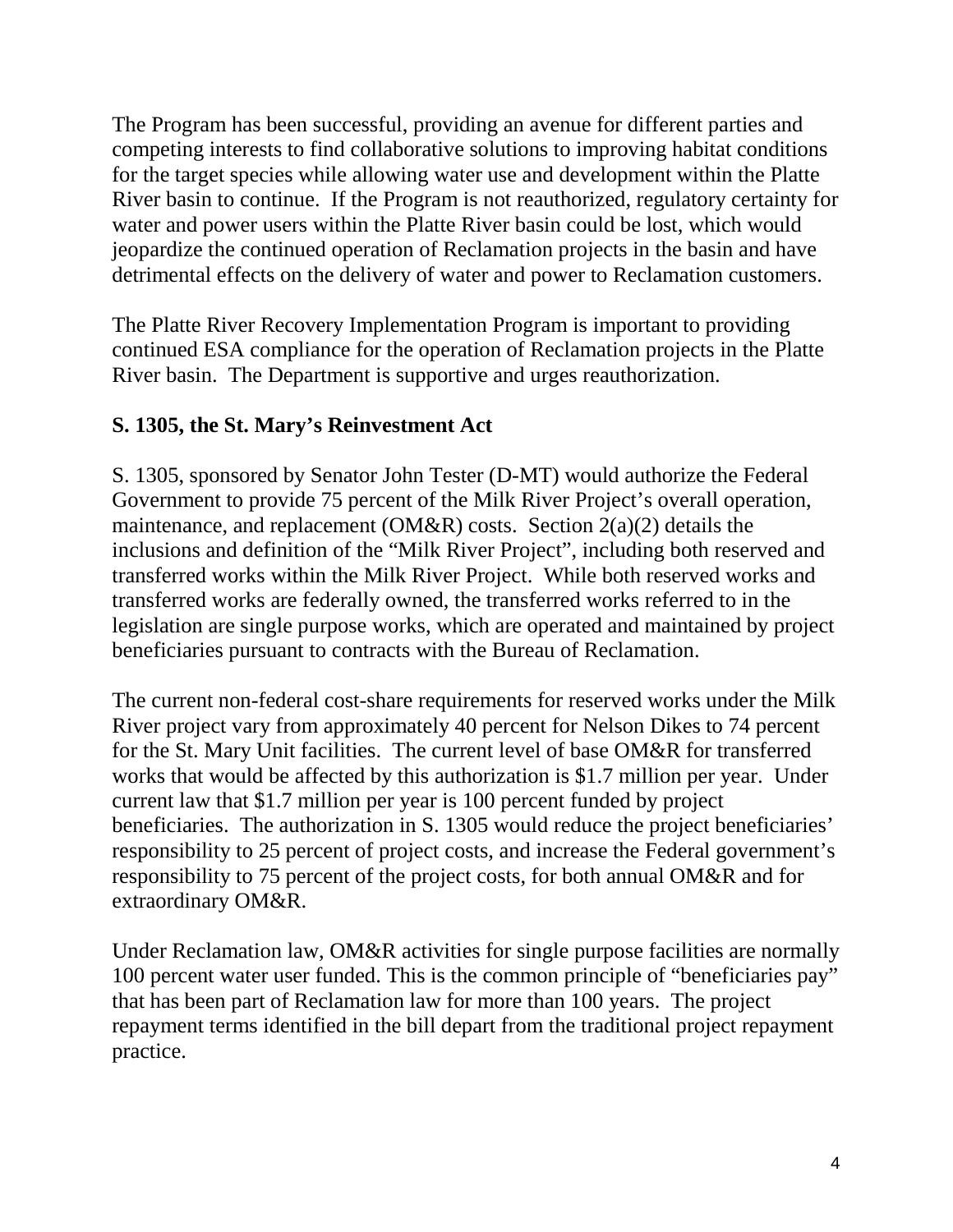The Department recognizes the importance of this Federal project in serving the people of Montana and shares concerns over the condition of these facilities and the adverse consequences that would come with a failure of the system. However, we have significant concerns with S. 1305 as currently written and therefore cannot support the bill as introduced but would be happy to work with the Committee to address issues related to the Milk River Project that may be of concern to the Committee.

## **S. 1882, The Kinsey/Sidney (Montana) Project Use Power Bill**

The Department did not receive a final draft of this legislation in enough time to provide detailed testimony on the bill. Reclamation would need additional time to analyze the final text of this legislation before stating a position.

### **S. 1758, a bill to extend a repayment contract relating to the Purgatoire River Water Conservancy District and to authorize the District to develop an excess capacity contract to offset repayment costs, and for other purposes.**

S. 1758, sponsored by Senator Cory Gardner (R-CO), would alter the authorization for the Trinidad Project, which would impact the terms of the repayment contract held by the Bureau of Reclamation with the Purgatoire River Water Conservancy District (District) for the Trinidad Lake project, a U.S. Army Corps of Engineers reservoir, as specified in Public Law 84-500 and House Document 325.

The bill would provide additional authority to Reclamation to extend the contract term with the District to no more than 100 years. It would also provide Reclamation the authority to execute excess capacity contracts with the District and also directly with other entities. Revenue derived from the excess capacity contracts would be allowed to be credited toward the District's repayment or Operation, Maintenance, and Replacement (OM&R) obligation. The bill would also clarify the authority to have the District repay the lower of the OM&R costs incurred by the Corps of Engineers or the calculated value of the actual OM&R costs by Reclamation for a single purpose irrigation facility.

The District signed a 70-year fixed rate irrigation repayment contract with Reclamation in 1967, with water first delivered to the District in 1985. Since that time, the contract has been extended from 70 years to the currently authorized maximum term of 75 years, ending in 2059. The contract terms include a variable repayment rate based on water supply, allowing for minimal payments in periods of drought. Some of the provisions of S. 1758 may interact with existing Army